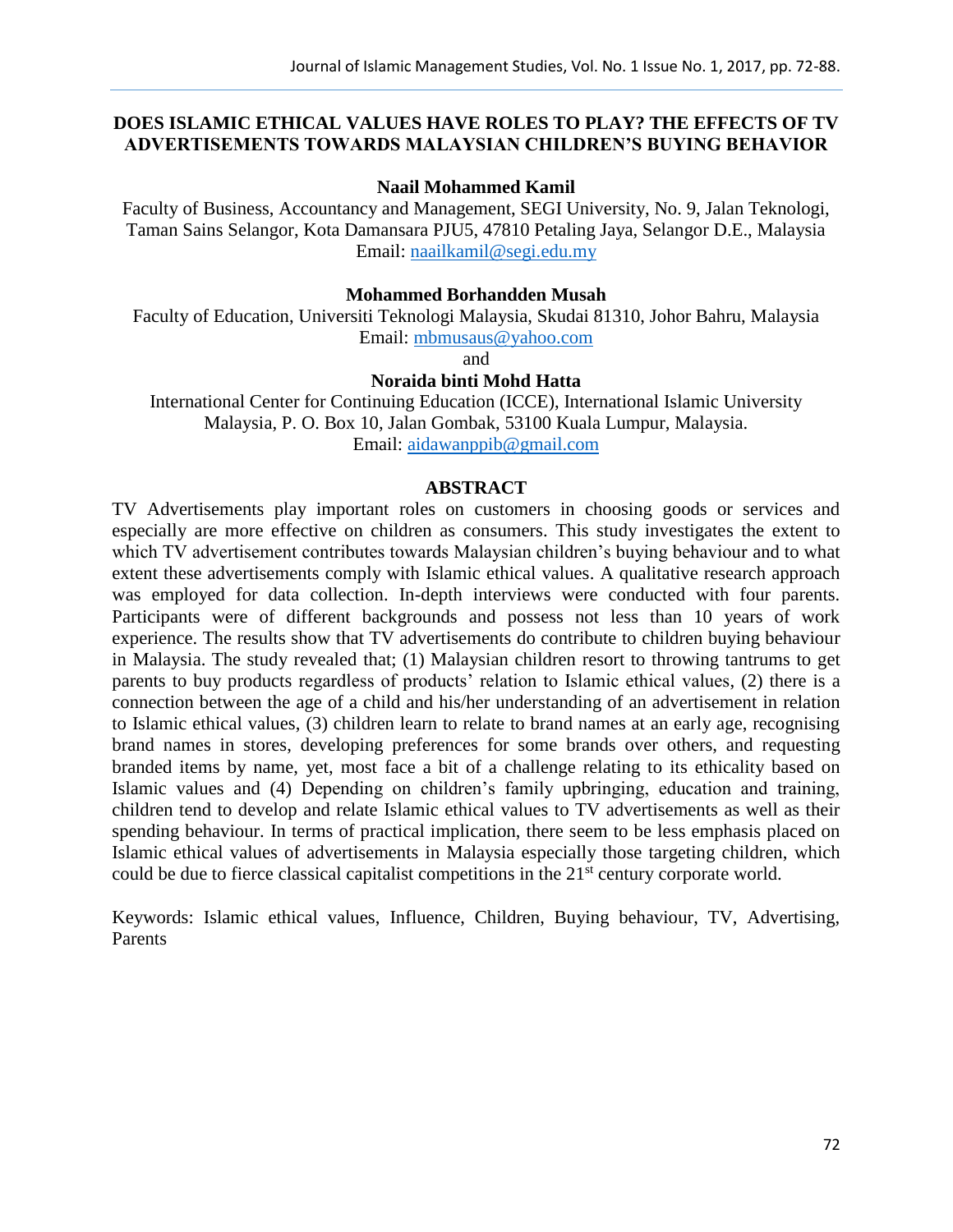## **INTRODUCTION**

Nowadays children are more attracted to buying things that they see in television (TV). TV advertisement is one of the channels that companies use in marketing their products. Advertisement is one of the effective tools of integrated marketing communication to emotionally motivate consumers, especially children to buying advertised products. Advertisement featuring products like snacks, toys, confectioneries, cookies and fast food is specifically meant for the younger audiences, especially children, in order for them to get motivated to try new brands of products and to buy more. It also has a strong linkage with entertainment and the proliferation of media has blurred the distinguishing lines between advertisements and entertainments (Moore, 2004).

TV is an effective and popular advertising mass media and since it is a passive medium, it suits advertisements, which play with feelings and image (Rossiter & Percy, 1997). TV is the largest source of media messages. The average child or adolescent watches an average of three hours of TV per day (American Academy of Pediatrics [AAP], 2001). In Malaysia, most advertising agencies target children through their choices of advertising characters, especially children's toys and food such as Honey stars and CocoCrunch, fast food (pizza), and recently electronic gadgets. Children today mean business for the companies and marketing to children may be a passport to growth.

Companies are using this segment to take in profits. Children have a firmer grip over the society than what their parents ever had. Not only they are consumers in their own rights, they also have a major influence over the family's purchasing power (AAP, 2001). Advertising has changed the way kids learn, react and behave to a large extent. They start to understand TV from an early age. As they mature, they learn to draw distinctions between their own world, what is shown on TV and whether it is true to life. In a three-year British study of five year olds in a large urban school, Gosling and Richards (1999) established that children could talk about what was real in TV programmes, and some showed understanding of TV's basic technical processes. Children gradually develop different types of skills through watching TV. Over time, they learn how to understand TV, but may not perceive it as adults do.

Since early 1970s, TV in Malaysia has changed from a single-channelled, home grown, and government controlled network, to a system offering dozens of channels, options and unparalleled access to domestic and foreign advertising programmes. Advertisements also emotionally empower children as they are exposed to the overwhelmed amount of advertisements due to little regulations controlling the programmed advertisement ratio. Understanding the impact of the advertisement is important to both marketers and public policy officials. Marketers are fanatical to know about their advertising effectiveness. Policy officials however, scale their efforts to protect the children's concerns. This study is imperative, due to lack of empirical substantiation on this area in the setting of children from Malaysian ethnicities. Concern about children's ability to comprehend and evaluate these messages has stimulated heated debate since the early 1970s (McNeal, 1964; Young, 1990). Understanding what children can and cannot do with TV and how they perceive it is therefore essential for examining how it impacts their lives. As such, this study intends to explore factors contributing to the children's buying behaviour when they watch TV advertisement, whether the children are buying smartly or otherwise.

Given effects of advertisement, Islam has laid down collective responsibilities on the parents' shoulders "O you who believe! Ward off from yourselves and your families a Fire (Hell) whose fuel is men and stones" (Al-Tahrim, 66:6). Islam had also advised advertisers to be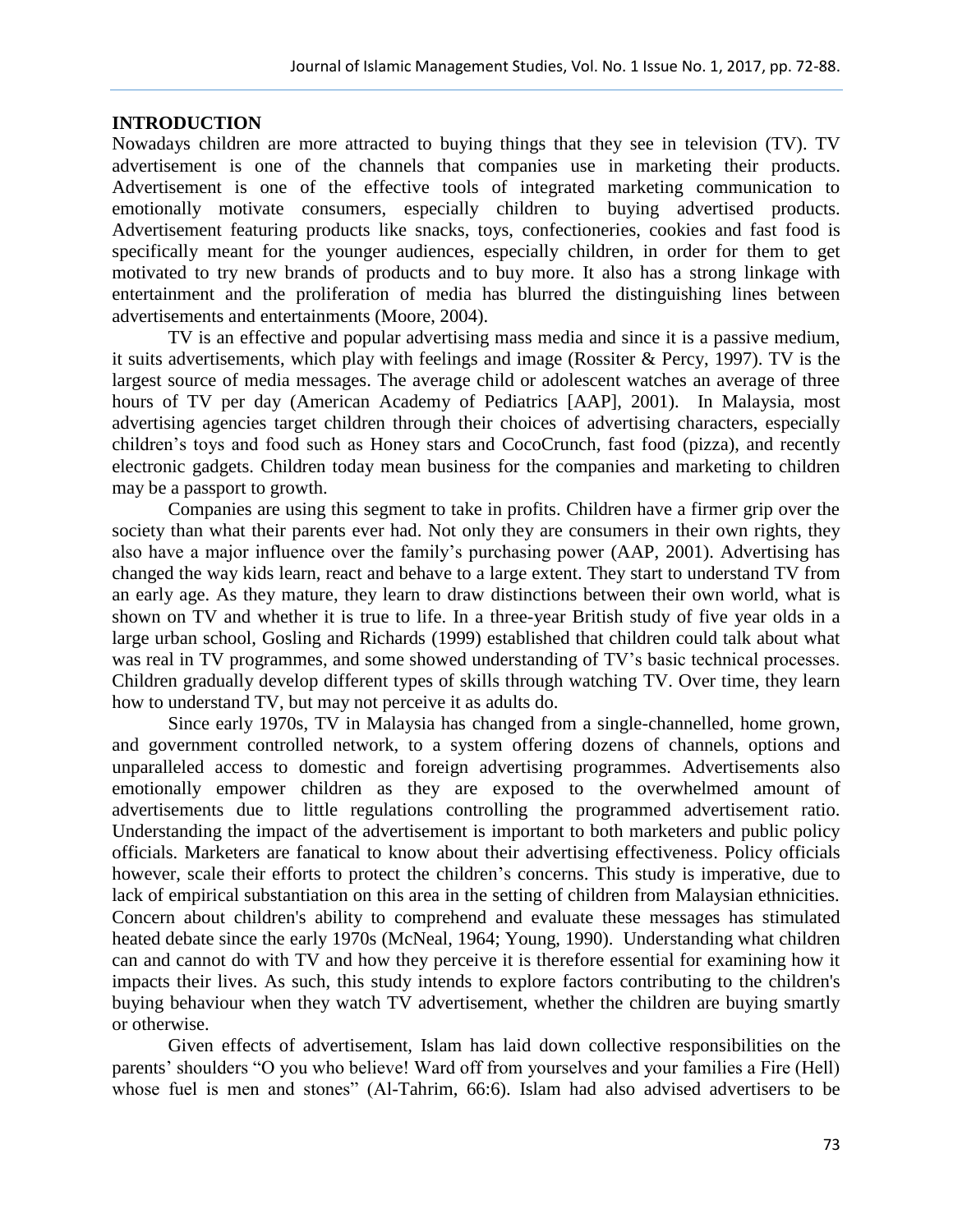mindful of the content of the advertisement. Do not use prohibited elements as a promotional tool: And they learned what harmed them not what profited them and they know that the buyers of magic would have no share in the happiness of the hereafter and vile was the price for which they did sell their souls if they but knew" (Al-Baqarah, 2:102).

In view of this, the study's main objective is to explore the extent to which TV advertisements contribute towards children's buying behaviour given its relations to Islamic ethical values. The study also aims to specifically explore the role of Islamic ethical values in Malaysian TV advertisements particularly those targeting children.

The research is guided by the following research questios; (1) How does TV advertisements contribute to the children buying behaviour in Malaysia given its relation to Islamic ethical values? (2) How do children understand the meaning of advertisements that make them insist on buying a product? (3) How do Malaysian children relate to brand names and its relation to Islamic ethical values? and (4) What are the roles played by Islamic ethical values in Malaysian advertisements especially those targeting children?

To seek answers to the following research questions, the present research is organized into five (5) main sections. Section one highlights the introduction, section two provides discussions on extant literature pertaining TV advertisements and Islamic ethical values, section three highlights the qualitative research approach which was employed in this study, section four captures the findings and discussion, and last but not least, section five highlights the conclusion and recommendations of the study.

## **LITERATURE REVIEW**

#### *Advertisements*

Gone are the days when children used to play in the open environment, build castles using clay sands, and make toys out of recycled materials from woods and tins, etc. Today's children are unique in many ways from previous generations. Uniqueness may be attributed to the varse array of products and services that are present for 21st century children which were non-existent for previous generations. For instance, the rise of smartphones and smart gudgets and toys such as xbox has gone a long way to influence 21 century children's taste of needs and wants. Children of previous generations used to spend very less time watching TV, even if available at home, compared to  $21<sup>st</sup>$  century children. Perhaps, among the most influential elements with the children of the 21<sup>st</sup> century is the TV advertisements. Everywhere we go we can see many types of advertisements. A sale at the supermarket or a billboard for a radio station, are two of the many forms of advertisements. Currently, advertisements that target children are very controversial. Marketers choose children because they can easily lure them in.

Advertisement is a means by which goods or services are promoted to the public (Petley, 2003). The advertiser aims at increasing sales, goods or services by drawing people's attention to them and showing them in a favourable light (Petley, 2003). According to Arens as cited in Ayanwale, Alimi and Ayanbimipe (2005), the advertiser wishes to reach prospective customers and influence their awareness, attitudes and buying behaviour.

The advertiser spends a lot of money on research to keep individuals, which are their targeted consumers interested in their products. To succeed, they need to understand what makes potential customers behave the way they do. Advertisements show the latest styles and the new popular products in the market. It displays ideal individuals wearing the nicest clothes and looking good. This strategy undoubtedly lures the consumers racing to be among the first users of a new product. To them, it will be a triumph if they could be the first users. Being a human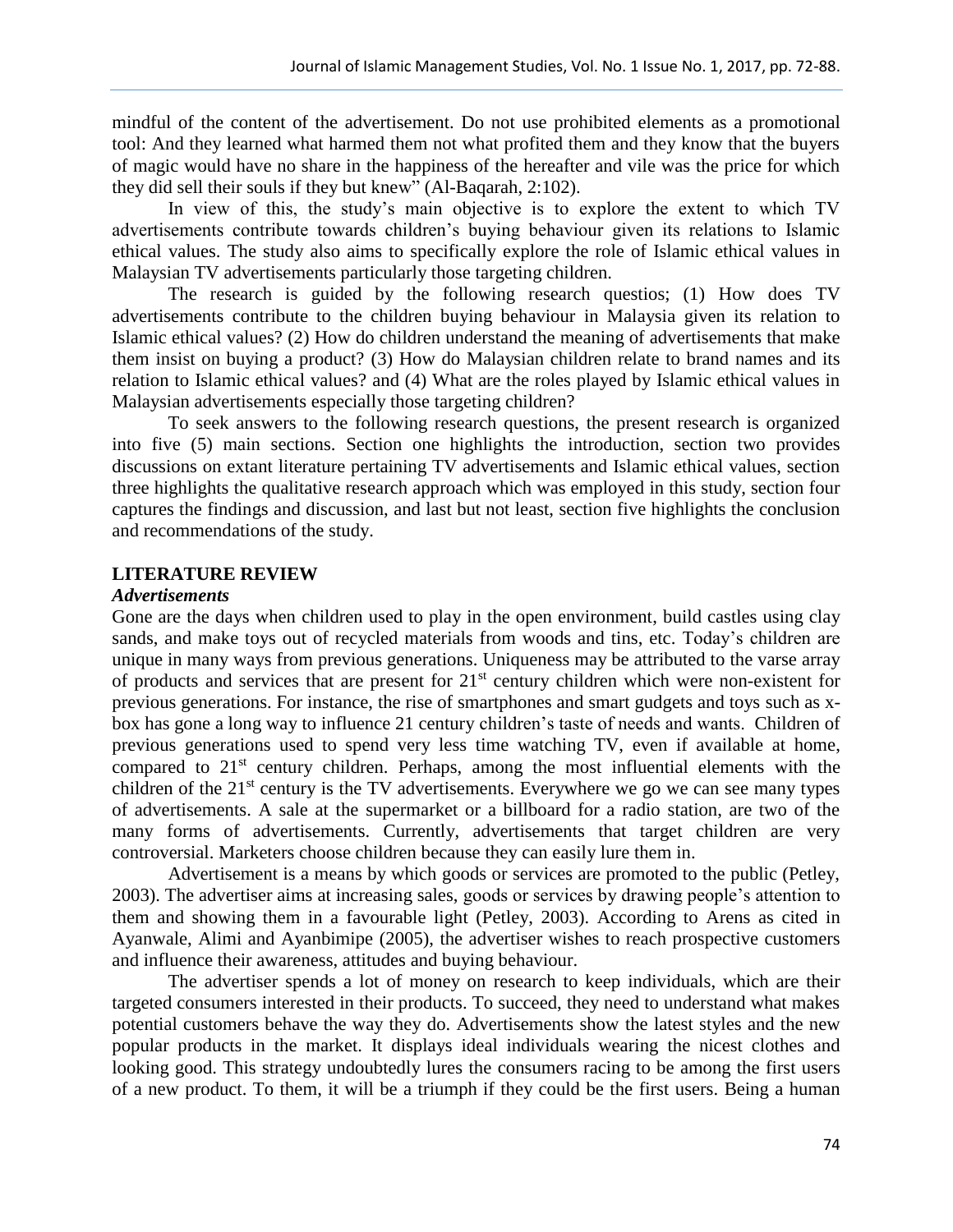and regardless of whether the consumer is young or old, they would always want to be the first users.

Many children are often the target for most advertisers, because they know if they pester their parents enough, parents give in and fulfil the urge by their children to buy their product. Following the rationale presented in a study by Soni and Upadhyaya (2007), 80% of the respondents agreed that TV advertisements represent the primary ways through which kids learn. According to the researchers, the top 5 products for which kids have pestered their parents in the last six months include; fast food restaurants, clothing, chips, chocolates and games, and toys (Soni & Upadhyaya, 2007). Eighty percent of the parents interviewed confirmed that their children have an appreciable good recognition of brand names and logos. Ten to thirteen percent of children have a favourite clothing store.

Teens admit that they 'nag' when they want something. Parents report that children influenced them into buying by adopting a variety of strategies. Fifty percent of teens are reported using "doing better at school" as a medium to persuade their parents to buying something. Parental susceptibility to teen request-fifteen percent of parents usually succumb to the children's request and buy the children the requested item.

Peer influence appears to be important in early life, especially during adolescence. The youth's desire to conform to their peers' norms is often exemplified in terms of product ownership, making the child more likely to purchase or to request the purchase of such products. Thus, it is not surprising to find evidence indicating that young people who frequently interact with peers about consumption matters are likely to get ideas from their peers regarding the products they should own (Caron & Ward, 1975); they are likely to discuss peer consumption behaviour with their parents (Churchill & Moschis, 1979); they are likely to play an important role regarding the kinds of products and brands they or their family should buy (Moschis, George, Moore & Smith, 1983); and they are actively involved in the purchasing process (Moschis, Moore, & Stephens, 1977).

Most parents acknowledged that their children do influence their purchasing decisions. It also revealed that mothers' employment status, child's gender and the number of children in the family are the determining factors for the children's influence on the decision of the family to purchase certain product types (Isin & Alkibay, 2010). Advertised products are heavily influenced by the children's attitude towards advertisements. Furthermore, the cognitive changes among the different age groups lead to the formation of varying attitudes towards the advertisements. Yet there are other potent factors apart from advertisements, which result in the requests for a product or brand (Priya, Kanti, Baisya & Sharma, 2010).

Findings from Chan's (2000) study indicate that the comprehension of commercial intent is related to age. The results indicated that children in grade 2 (aged 7–8 years) were beginning to understand what advertisements were and were aware of the persuasive intention of TV advertisements. Over one-third of the older children from grade 4 understood that TV stations carried advertisements for money (Chan, 2000). Children's ability to decode and process advertising messages and to understand their intents is influenced not only by their cognitive abilities at different age strata but also by their social and personal environments. Social norms related to the acceptability and appropriateness of gender behaviour also influence the processing of advertisement messages by the children of both sexes. Other elements such as likeability of the model, character or endorser, story line, slogan and the music also creates liking or disliking for a particular advertisement and hence decoding of its message (Panwar & Agnihotri, 2006).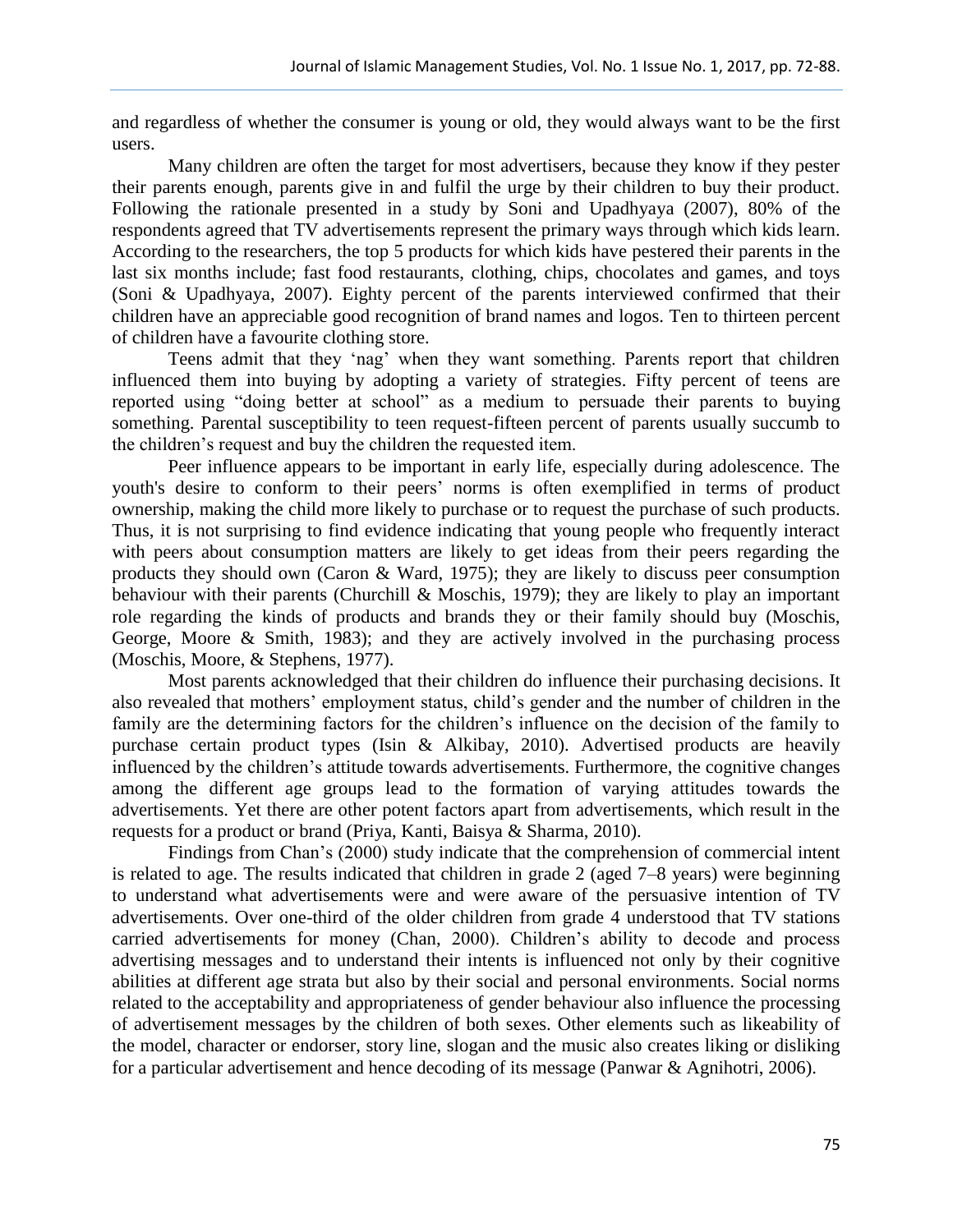In TV advertisements, techniques are frequently employed to enhance the appearance of a product. Adults know that the sparkle on the newly cleaned-floor in the TV advertisement is unlikely to be the exact 'sparkle' in reality. On the other hands, for a TV viewer aged of between 4 or 5 years for example, they are heavily affected by product factors because they are not able to understand that appearances can differ from reality. Two- and three-year-olds, in fact, believe that images on TV screens are exact real objects inside the set (Flavell, J. H., Flavell, E. R., Green, & Moses, 1990). Huston and Wright's (1998) study found that young children believed a bowl of popcorn would spill if the set was turned upside down. When Jaglom and Gardner (1981) showed 2- and 3-year-olds an egg breaking on TV, the children tried to clear it up. This reality perception is important because TV that is perceived as real has a greater impact on children than if it is judged unreal (Berry & Asamen, 1993). Without an awareness of production techniques and the representational nature of TV, young children believe that a product can be real like in the TV.

In a study by Gulla and Purohit (2013), four major factors were found to be influential in determining the attitude of children towards TV advertisements. The factors were entertainment, likability, credibility, and informativeness. The researchers further revealed through their analysis, that the positive attitude of children towards TV advertisements leads to pester power and pester power has a significant impact on the buying behaviour of parents. All the four factors were found to be significant, showing varied regression weights with the focal construct, children's attitude. The children's attitude was found to have significant regression weights with the focal construct, pester power and was found to have significant regression weights with the focal construct, buying behaviour of parents. The proposed model also explains the overall buying behaviour of parents getting influenced by children's pestering power as high as 70% (Gulla & Purohit, 2013).

Advertisements on TV have significant impact upon the brand preference of the target audience. This brand preference thereafter positively impacts the purchasing behaviour of children. This has been validated in product categories like health drinks, fast food and sport shoes- categories which the target audience is very familiar with as what had been found by Khandai and Agrawal (2012). According to Rathod and Parmar (2012), young children play an important role as consumers. Especially when it comes to confectionery products such as chocolates, children are not concerned about the price of the product they want to buy. Also, children do not care whether these products are healthy for them or not. While shopping, the first thing that comes in their minds is to purchase the advertised products.

A study on children's buying behaviour in China found that Chinese children regard TV advertisements as an important information source for new products (Fan & Li, 2009). However, they place greater level of trust in interpersonal information sources, especially in their parents who are perceived as the most credible information source with respect to their learning about new food products. It was further stated by Fan & Li (2009) that when shopping, children often reached and pointed toward products at their level. As they recognised brands or products, children often commented on their associations or experiences with them. The diaries revealed a variety of TV and film viewing choices for pre-schoolers and the daily occurrence of logo recognition throughout the environment (Kinsky & Bichard, 2011).

A study by Nassar and Al Zien (2012) revealed that negative impacts of advertising lead to major social and behavioural problems in children, such as physical and verbal violence, materialism and other "value issues" identified by parents, and health problems such as low nutrition and obesity. The results also indicate that although many forms of advertisement affect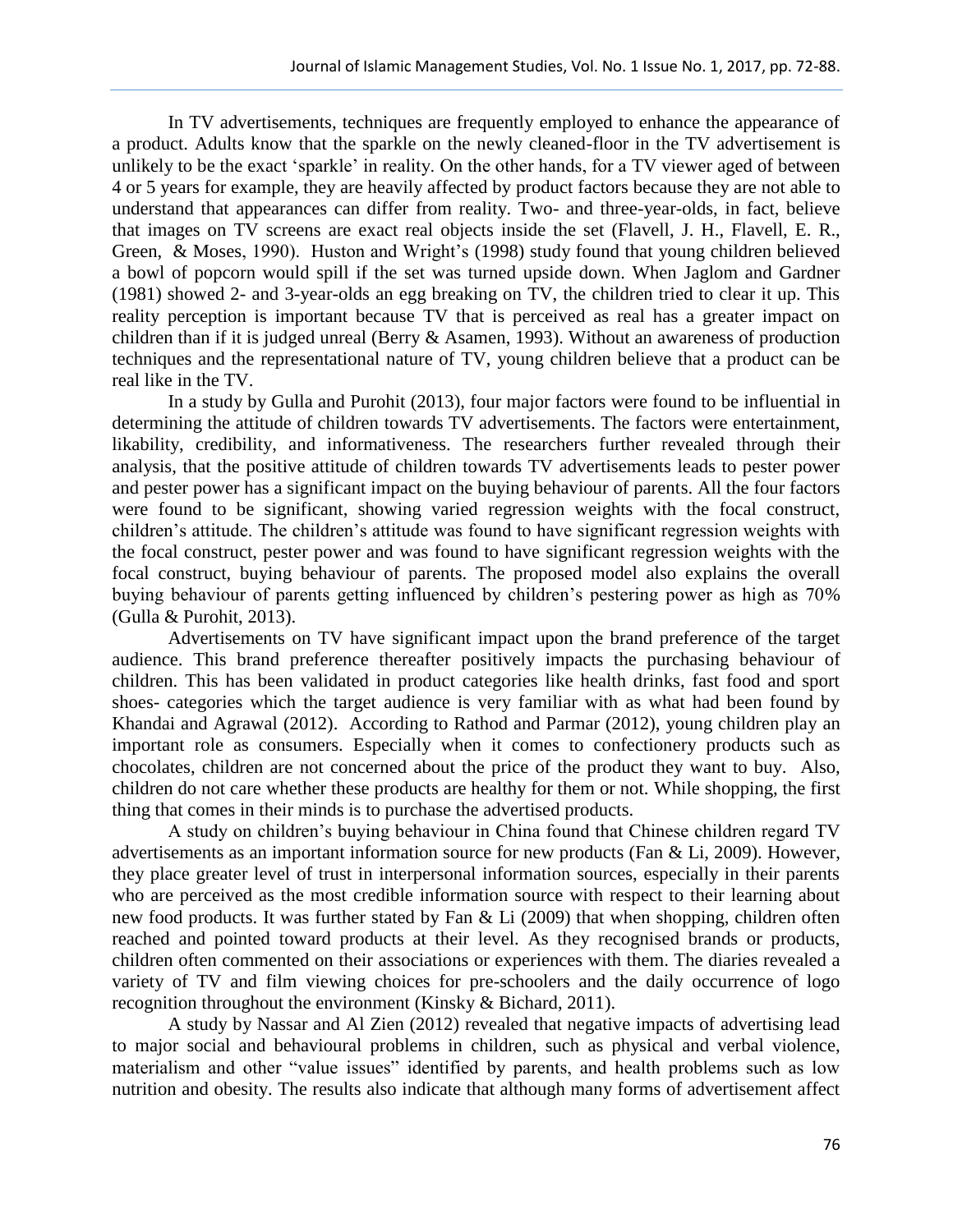children negatively, the effects of TV advertisements are particularly noticeable. Due to marketing competition, the impact of advertisements on the health and behaviour of children has been the subject of considerable attention throughout the world for several decades (Boddewyn, 1984). It is unquestionably true that advertising has an influence on children's behaviour, social and moral values; including materialism, parent-child conflicts and general unhappiness (Buijzen & Valkenburg, 2008).

A good advertisement showing happiness can produce effectiveness and a positive cognitive response to the advertisement as well as better and effective recall (Gorn & Goldberg, 1982). The Canadian Teachers' Federation (2003) conducted a study to investigate the impact of TV on children and their behaviour. The results revealed that the constant marketing of junk food to young audiences can contribute to childhood obesity. In addition, the study argued that only 4 percent of advertisements often advertise healthy foods. Advertisement causes children to be concerned with their body image, leading to eating disorders in children as young as six years old.

Wimalasiri, (2004) points out that children use various influencing tactics to persuade the parents to comply with their requests. Parents' responses vary from outright denial to total acceptance. Children are less demanding and more persuasive in their attempt to obtain parental approval. According to Douglas (2008) TV is considered to be the most appropriate advertising tool to reach children because children spend much of their free time watching TV where they not only watch colourful animated images but also listen to rhymes or songs playing in the background of commercials.

Children are said to be involved in purchases, or rather persuasion of their parents' purchases. For example, Beatty and Talpade's (1994) study found that children's product involvement is said to contribute to children's level of influence on their parent's decisions. When involvement is high, the children will be motivated to spend more efforts in requesting and persuading their parents, thus leading to greater relative influence in purchasing a product. In order to illustrate how children socialise their parents, product categories where children have a relative high interest and knowledge should therefore be considered.

Watne, Lobo and Brennan (2011) investigated how children function as socialisation agents for their parents in influencing their purchase intentions of computer and high-tech product and found that children are important agents of socialisation for their parents when it comes to technology. They are perceived by families to be more knowledgeable than their parents in both the product categories. Significant differences were observed between the dyad's perception of parent's knowledge and the dyad's perception of children's knowledge in both product categories, except in the case of computer related products associated with father/daughter dyads. Marketers should be aware that children are likely to be the decision makers for the procurement of small high-tech products, even when these products are used mainly by the parents. This clearly indicates that children, educate their parents in product categories where children are perceived to be experts. Such socialisation situations may only exist when the child is seen as an expert in the category. This may seem obvious, but it still represents a change in terms of consumer behaviour.

According to Shoham and Dalakas (2005), the amount that children spend in family purchase decisions has risen over the last 40 years. Indian children have recently attracted considerable attention from marketers because the market for children's products offers tremendous potential (\$1,110mn) and is rapidly growing (Kaur & Singh, 2006). The research on family decision-making was initially directed to spouses, however, the role of children on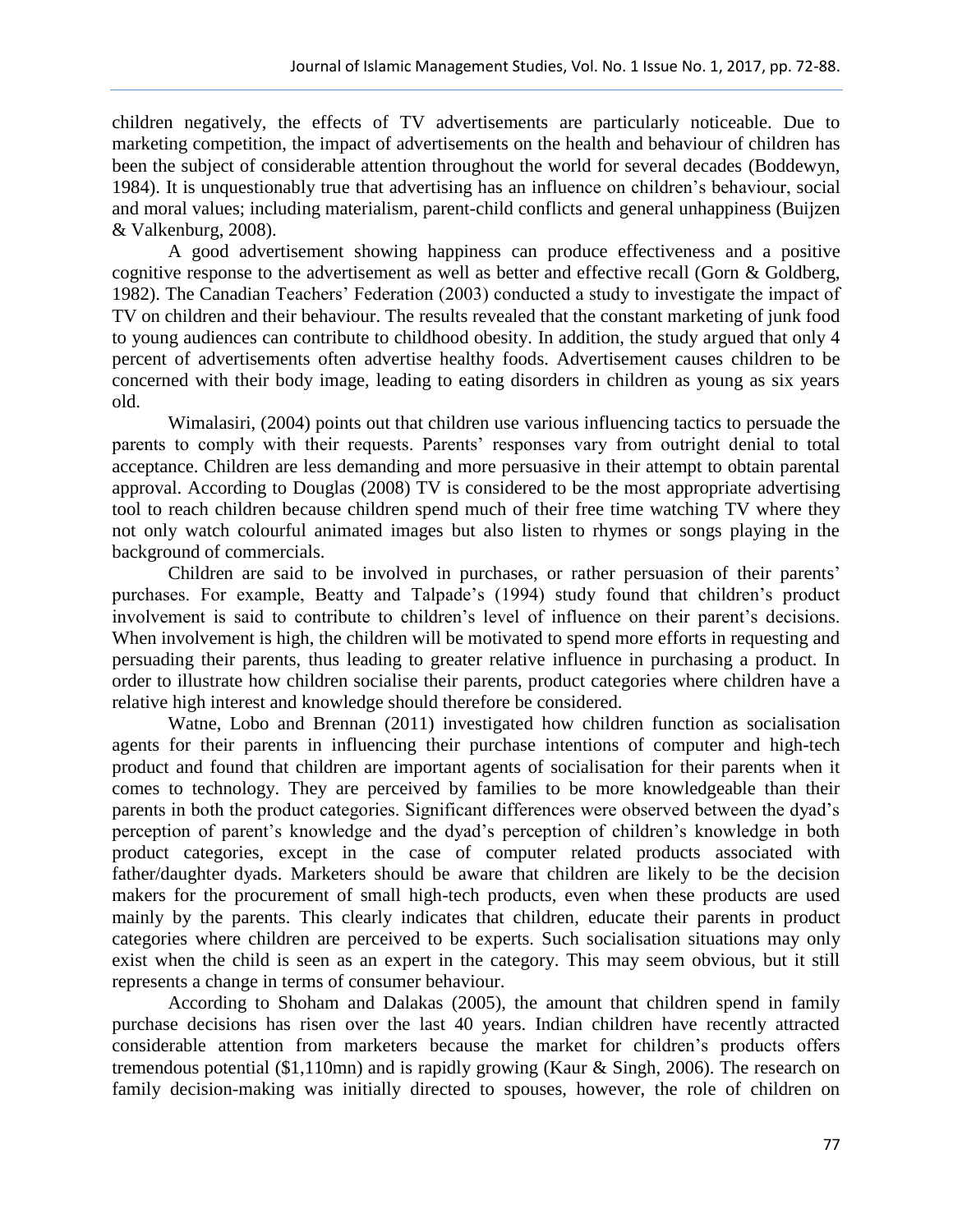decision making and negotiation strategies has become an important issue of study (Kaur & Singh, 2006). For almost all product categories, children have an important role (Martensen & Gronholdt, 2008). Children are, the greater extent initiators than influencers in their family's purchase decisions, independent of the sub-decision stage (Wimalasiri, 2004; Martensen & Gronholdt, 2008). Children consistently exerted the most influence in item selection and the least influence in how much to spend (Flurry & Veeck, 2009). Wut and Chou (2009) found that children have more influence in the choice-making stage of decision making and parents still control the final decision.

Children have their own strategies to get what they want. Young, Bruin and Eagle (2003) conducted a research in the United Kingdom, Sweden and New Zealand about children's attitudes toward advertising and found that most of the parents are concerned about the number of advertisements that children see. However, they think that children might be encouraged to wanting products they did not really need. Parents also think that advertisements led children to pester their parents to buy things for them and that young children might not fully understand the intent of advertisement. Children often try to get from their parents what they want by force and they nag their families to buy food they have seen advertised.

Gotze, Prange and Uhrovska (2009) found that children influence parent's decisions on the adoption of innovation and their influence is the strongest in the problem recognition (knowledge stage). Children who are more knowledgeable on certain products than their parents, or have mutual hobbies with their parents, exert considerable influence also in the information search (persuasion stage) and evaluations of alternative stage (decision stage). Cotte and Wood (2004) agreed that children do not only influence overall family decision making per see, they also presumed to impact the purchase of innovative products.

Given effects of advertisement, Islam has laid down collective responsibilities on the parents shoulders "O you who believe! Ward off from yourselves and your families a Fire (Hell) whose fuel is men and stones" (Al-Tahrim, 66:6). Islam had also advised advertisers to mindful of the content of the advertisement. Do not use prohibited elements as a promotional tool: And they learned what harmed them not what profited them and they know that the buyers of magic would have no share in the happiness of the hereafter and vile was the price for which they did sell their souls if they but knew". (Al-Baqarah, 2:102)

It is noteworthy from the discussion in the literature of various researchers, that advertisements have significant impacts on children's buying behaviour. However, little views have been highlighted by the researchers, especially the extent to which TV advertisements contribute towards children's buying behaviour in the Asian setting. Particularly, most of the studies were conducted in non-Malaysian societies. The current study conducts in-depth interviews with Malaysian parents, particularly in the Klang-Valley area, in order to delineate salient features that advertisements have on children's buying behaviour.

#### **METHODOLOGY**

Exploratory qualitative research design was employed for data collection. It is useful in referring to meanings, concepts, definitions, characteristics, metaphors, symbols and descriptions of things (Berg, 2001). This type of design maximises the collection of intensive and high quality information for the success of the study. Qualitative data sources include observation and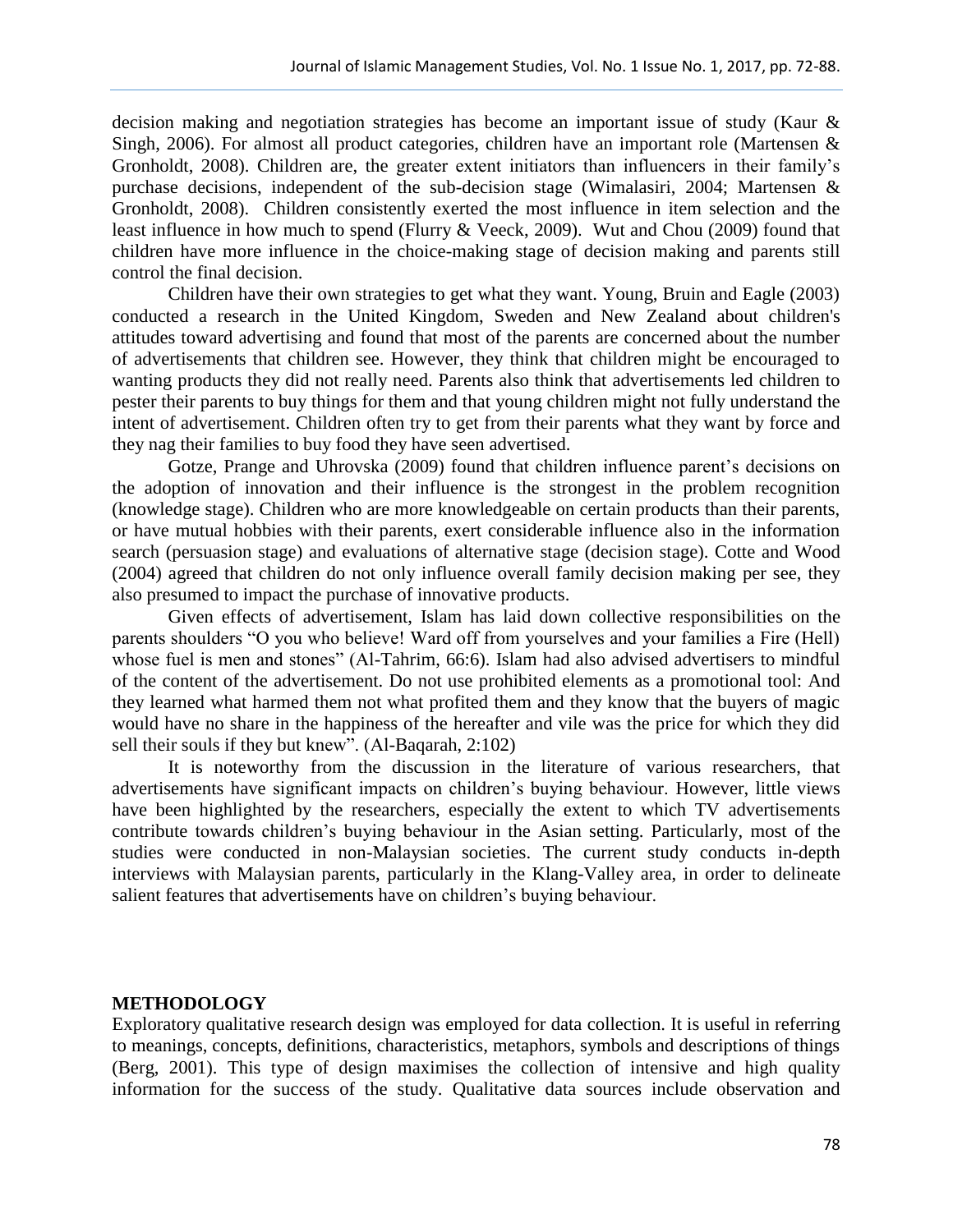fieldwork; interviews, documents and texts; and the researcher's impressions and reactions (Myers, 2000). However, it should be noted that this study relied on reports by parents not that of the children.

The interview guide was designed to encourage participants to contribute their own ideas and share their experiences with relevant examples and by providing their own experience-based views on the relevant issues. An approach as such allows in-depth exploration and identification of perceptions, attitudes and beliefs that may not have been identified previously or may not be well captured in quantitative research.

# *Participant Characteristics*

Four parents took part in this study. They came from different backgrounds. The parents were aged between 35 and 45 years. Most of them are working in private organisations and they have an average 10 years work experience. Respondents' profile is captured in Table 1.0 below.

| Code           | Position       | Location     | Experience |
|----------------|----------------|--------------|------------|
| P1             | Executive      | Bangi        | 14 years   |
| P <sub>2</sub> | Manager        | Putrajaya    | 12 years   |
| P <sub>3</sub> | Senior Manager | Kuala Lumpur | 11 years   |
| P <sub>4</sub> | Manager        | Shah Alam    | 10 years   |

Table 1.0 Respondents' profile

# *Data Collection Method*

According to Malhotra (2004), data should be collected with an objective in mind and it should ultimately determine the reason for which that particular information is useful and applicable. This study includes qualitative primary data collection. Parasuraman (1991, p18) defined primary data as "data collected specifically for a project". Malhotra (2004) mentioned that the researcher produces primary data for a particular reason of mentioning the issue in hand. Primary data collection is used if the data is unavailable or inappropriate due to lack of importance or accuracy. However, primary data collection could be time consuming and expensive (Malhotra, 2004). There are various types of qualitative research procedures like focus group, structured, unstructured, semi structured, in-depth interviews, participant observation and so on (Malhotra, 2004). This study employs in-depth interviews.

# *Interviews*

Interviews are perhaps the most powerful and versatile of techniques for gathering information directly from another person. Routinely, they involve face-to-face interaction. Exchange between the person seeking information and the person giving it (Creswell, 2007). Personal interviews allow for some personal contacts between the interviewer and the respondent (Valenzuela & Shrivastava, 2002). The interviewer's primary goal is to gather relevant data by encouraging, facilitating, and guiding the respondents to provide unbiased and clear answers to necessary questions (Creswell, 2007).

In the case of the extent to which TV contributes to the children's buying behaviour, it helps to understand the relationship between the child with his/her parent, or peer or any other influencial party in that matter. Depending on the kind of interaction, the purchase decision of a child would differ. There are various types of interviews used in a research. The type of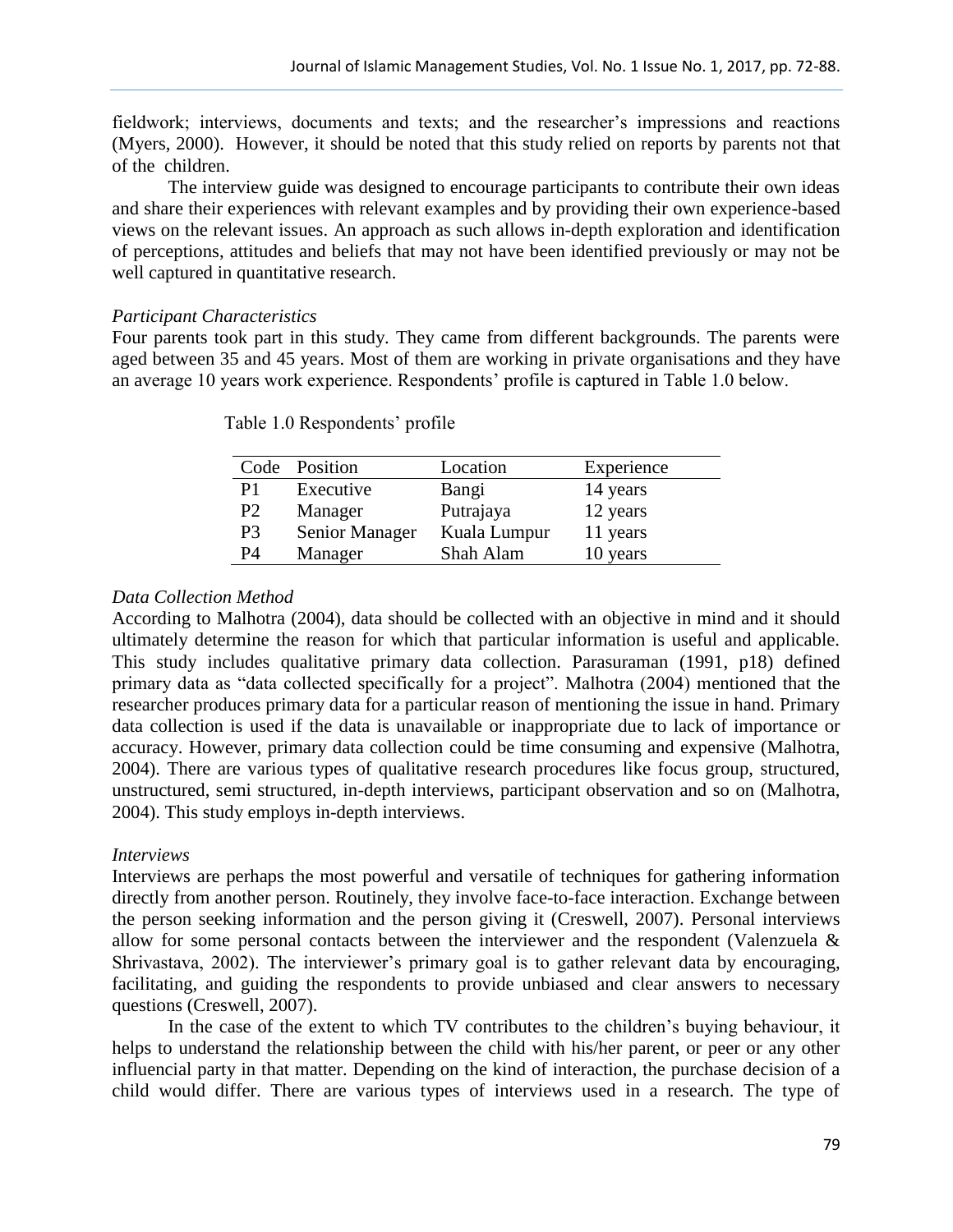interview also depends on the kind of research carried out. Since this study included elaborative understanding of the complicated behaviour of children, in-depth interviewing was utilised Malhotra (2004). Also, where in situations like product consumption would be sensory in nature affecting emotions, in-depth interviewing would be useful for gaining understanding and insights of the problems Malhotra (2004) faced by the children.

In this research, the interviews related to qualitative research were carried out both as person interviews face-to-face interview. In order to identify the attitudes related, the form of the effect of TV advertisment on children as consumer, data was collected from parents. The sections were made to guide the researchers with the discussion with their respondents. For each section, questions were framed to guide the research in the correct direction, but they were not asked directly. 5 questions which are related to the influence of TV advertisment on children were asked during the interview. Semi-structured questions were used to extract the meaning parents ascribe to the understanding of their children's buying behaviour. According to Seale, Silverman, Gubrium, and Gobo (2006) interviewers must establish a relaxed and persuading relationship with the interviewees. The warm up section also helps the researchers to evaluate the interviewee and his/her background. According to Malhotra (2004), an in-depth interview might last for thirty minutes or more than an hour.

The interview for this study lasted for about 30- 45 minutes. Probing in-depth interviews plays an essential role in attaining meaningful responses and trying to explore hidden issues Malhotra (2004). This helped the researchers in getting insights of their buying behaviour along with the way they were influenced by advertisement and the impact it had on the children.

The tape recording was used to collect the data, where the permission of the interviewee for using a tape recorder was taken before the interview. Respondents were sampled for inclusion in this study based on purposive sampling, thus, only a parent with about 10 years of work experience are included in this study. This is necessary in order to delineate the meanings and judgements respondents (parents) ascribe to the subject matter of this research.

To ensure validity and reliability of interview questions, respondents were provided with a preampble and prior knowledge of the subject matter for discussion in order to prepare them physically and psychologically. As well, interview questions were checked with subject matter experts to identify suitability and face validity of the interview questions. Collected data was analysed using content analysis method. Reporting of the research propositions was done with low to moderate reflexivity, whereby the authors attempt to capture how parents ascribe meanings to the research variables in question based on their perspectives insead of the authors' persectives.

# **FINDINGS AND DISCUSSION**

The results showed that young children (6-9 years) are pertinacious to reach wishes, which they see on TV advertisements. They pester their parents to purchase products without needing. With the result of this research, it was confirmed (Gulla and Purohit, 2013), who concluded that pester power significantly impact the buying behaviour of parents as a result of what children see in the TV advertisements. The results show that children have a major impact on their parents' decision while shopping. This finding coincided with Wut and Chou (2009) who concluded that children have more influence in the choice-making stage but parents still control the final decision.

*Strategies that children use to get parents to buy products.* Respondent (P1) has the following to say: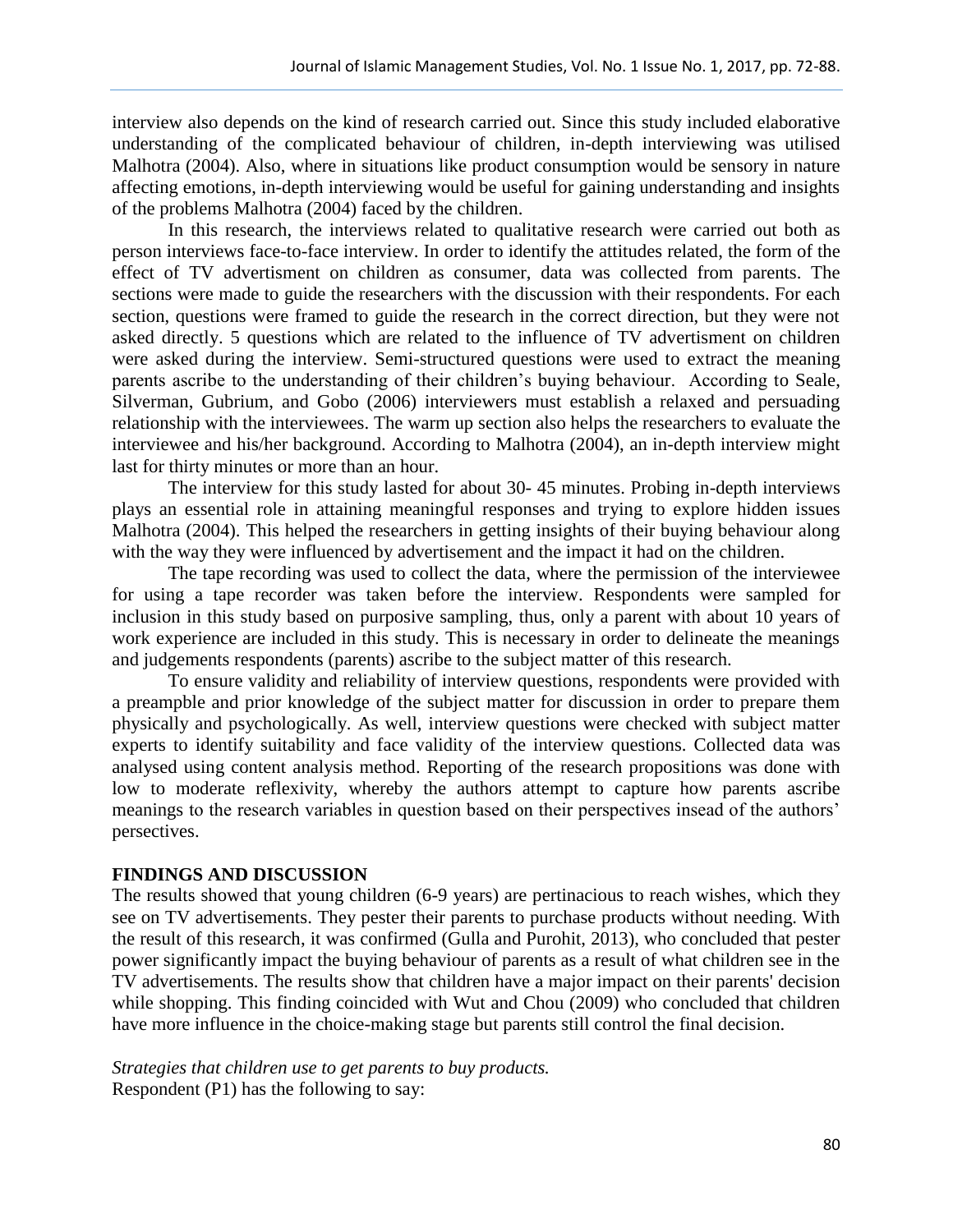*"I have 3 children with the different characters. My 1st and 2nd children are both girls and the*  last one is a boy. Their favourite food is fast food. Once they saw something new about the fast *food like new burger new fries, they will beg me to buy it. Sometime they want it on the spot. If there is any rejection from me or my wife… the youngest one will be shouting and crying and lastly, I can hear his words….saying "oh God….I had not eaten anything today. If I cannot get the new burger I will die.."*

### In a similar way, another respondent (P2), stressed that:

*"My son has a very good strategy just to get something from me. For example, there was one day while I was doing my works, there was an extremely effective TV advertisement, when he suddenly cried out loud says that he want to eat the new burger. He acts like he was being scolded. I was so shocked"*

#### Respondent (P3) mentioned:

*"As for my children…the 6-year old always wants all the new products in the advertisement, no matter what no matter how. Even if I told him that those things are not suitable for kids"*

# Similarly, another respondent (P4) said:

*"Of course, for your information my children will keep on asking for things they can't have and don't take 'no' for an answer. This is the tough area. Sometimes for me it can be tolerated. But sometimes it is too much."*

The foregoing responses revealed that children try to get from their parents what they want by force and they nag their families to buy food they have seen advertised. In order to obtain their wishes, they can effectively play on parents tender spots. Furthermore, the responses also disclosed a number of strategies children use to get products. Specifically, children use nagging, crying, persistence to get parents to buy products.

## *How age affects reactions to advertisements*

Children's ages are important to understand the message of the TV advertisements. Children's comprehension of TV advertisements increases with age. Young children have a low awareness of what advertisements want to say. The results showed that young children are more persuadable than are older children. Hence, they should be more vulnerable to advertising messages.

Even a majority of 5-8 years old have only a low awareness of what an adevertisement really is; and although three quarters of 9-12 year old children may demonstrate a medium level of awareness. However, it is possible to say that even though they are very young to understand, the most important thing is the fact that advertisements exhibit impact on children.

There is a relationship between the age and understanding of advertisement (Gunter & Furnhan, 1998). The age of a child has an impact on the children's understanding of TV advertisement,(Gunter & Furnhan, 1998). Children's desire to possess products which they have seen on TV, is said to lead to "pester power" which means that children pester their parents or other adults to buying things for them (Gunter & Furnhan, 1998).

This aforementioned assertion by respondent (P1) is in line with another respondent who said that: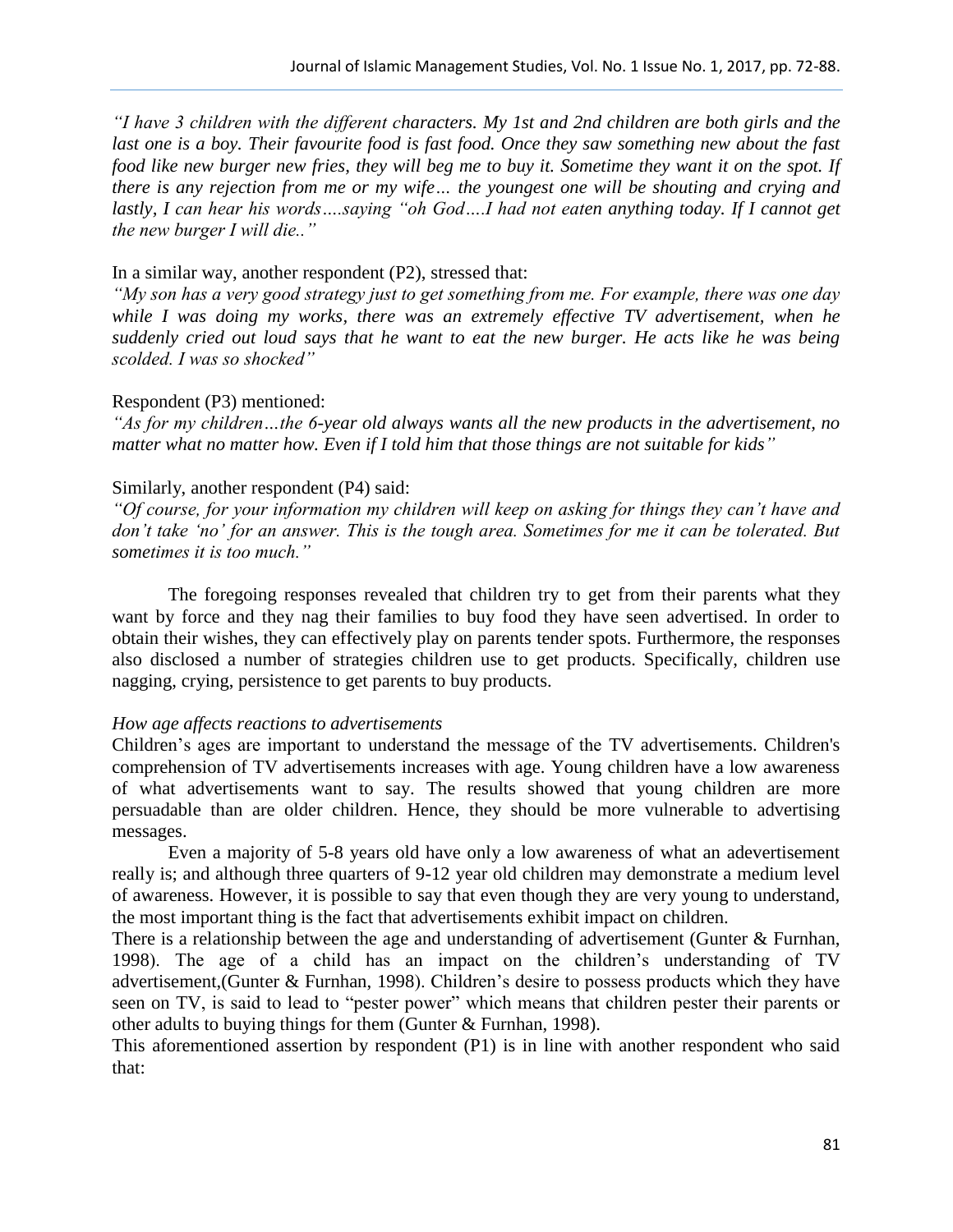*"My children can spend the whole day watching the TV only. I am worried on this situation. But still my children know about all the news about the new products, brand and others through the advertising even though I had limited the time. So, you imagine how advertising is powerful or not? I also believed that exposure to hours and hours of TV at young ages will negatively impact the development of a child's mind."*

#### Similarly respondent (P3) agreed that age is one of the factors:

*"They have different characteristic while persuading us to buy something. From my experience, this is relevant to their age. I think so. I found that children with age 3 years to 6 years were able to make the distinction, but had no understanding of the selling motives of advertisers while 12 years and above, can distinguish advertisements and understand the selling motives of the advertiser. As for my children…the 6 years old always wants all the new products in the advertisement, no matter what no matter how".*

Nevertheless, there are no comments regarding age factors for respondent (P2), because they just only had one child. It is quite difficult for them to describe. In this research, parents were asked about what their children's favourite advertisement is. Generally it seems to suggest that young children (6-10 years old) likes entertaining advertisement on TV and generally their favourites characters are not seen on cartoons programs, they are imaginary characters seen on TV advertisements.

### In much the same way, respondent (P4) mentioned that:

*"Yes…. There is a gap, especially between my children that from secondary school and primary school." "One example when my daughter aged 14 told us that she wants a smartphone because it will help her academically. She also mentioned that, using the tablet's educational apps to help her study, she'll get an A on her next math test…you see how they pester you in many ways."* It's clearly shown that children's understanding of TV advertising depends heavily on their age. The age of a child turns to have a positive effect. As the results found a relationship between the age and understanding of advertisement. The results also show that young children, who have

less ability to understand advertisements intent, attend to commercials more than older children. Hence, they should be more vulnerable to advertising messages.

## **How Knowledge About Brands Influences Children In Advertisement**

Marketers use TV as the most powerful medium of communication. Over the last three years the spread of multi-channel TV reception around the world has led to an exponential growth in the number of channels targeting children (Wimalasiri, 2004). Children have a power of purchase in many ways. Children sometimes play a big role in family decision making. According to Enis, Spencer and Webb (1986); TV advertising is a powerful promotional tool for reaching children. On the contrary, Goldstein in Jarlbo (2000) claimed that playmates are the principal influence on children's wants and desires. In this study it was found that TV is an effective way for reaching children especially the young ones. While conducting the interview, the respondents were initially asked about how advertisements had influenced their children, most of them were able to recall of the stories, then they were asked about the brand names that affect their children. Knowledge can be facts, information, and skills acquired through experience or education. For example, respondent (P1) mentioned that:

*"My children are able to recognize brand names and symbols, and they also willing and able to make judgments about the products and people based on associations with those brands. For*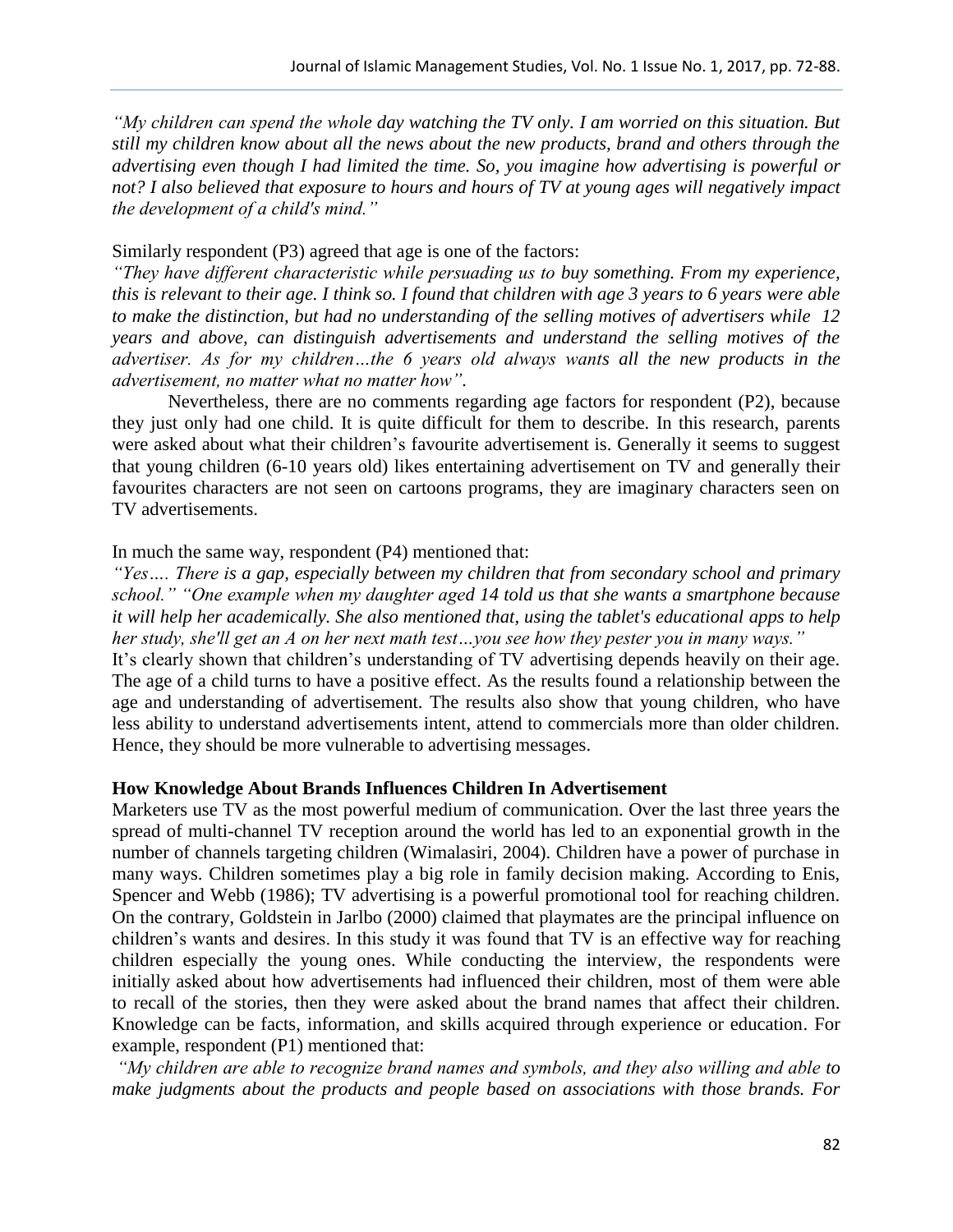*example, my young boy told me that his friend had a birthday party at McDonald's and it seems so wonderful (here, the questioned this child can point that my young boy saying about wonderful is something about the brand which the place is famous and so on) you also know how famous the McDonald's is. Everybody loves it. When I offered him to go to somewhere else like domino or maybe other fast-food, which is not quite famous…..huhhhhh he rejected to go there."*

#### Respondent (P2) said:

*"well like I just said before….they know about the brand names whether in details or just in general mostly is from the advertising and also from friends and relative. Even me, as his mother, I'm not denying that some of the products knowledge especially about the quality and the brand names is also came from my explanation to him."*

### Respondent (P3) is somehow similar to respondent 1:

*"To tell you honestly, although we as parent always think our children the importance of the quality in a product we also tie with the brand names. For example, I would like to buy a note book for my children. Of course, they will advise me to buy the one that mostly being advertise….ermmmm they easily can tell me about the HP brand, Apple and so on. Ok. Back to your question, the brand name influenced them so much. Yes, I am sure that my children are prone to liking the branded items. I can see it clearly. My son told me that he likes the service of the salesman at Habib Jewels. He heard of our conversation between the salesmen. He told me that how he can see people treat customer, so good, because of the brand name, is same as what he had saw in the advertisement."*

#### Respondent (P4) added an opinion which depends more on the products itself:

*"My children are very open with the brand names. It is, the same goes to both of us. It's also depending on the item itself. Sometimes, they might want the branded items. For example, mobile, notebook and so on. My youngest child is not looking at the brand names, but how famous is the products like toys, ice cream, fast food and others. Well, if they ask for something that I think has great utility and the price is right, then I won't mind paying for it, and I'll just get it."*

Explore the way that children use brand names in making consumer judgments. Children of different ages relate to brand names in different ways. Children learn to relate to brand names at an early age, recognizing brand names in stores, developing preferences for some brands over others, and requesting branded items by name.

It was noticed that most of the respondents were in close agreement about the effect of advertisement towards their children. There is a positive correlation between TV advertisements and purchase intentions. One of the key findings in this research is the age factor. When the age increases, the impact of advertising decreases. This study reached the conclusion that the most interesting audiences of the TV advertisements are children. They spend a lot of time watching TV. In the circumstances of seeing something to eat or to drink, they want to try them immediately and do not care of time.

#### *The roles played by Islamic ethical values*

Some of the respondents mentioned that their children try to relate Islamic ethical values to some of the advertisements they see on TV and also how they spend in buying some products. One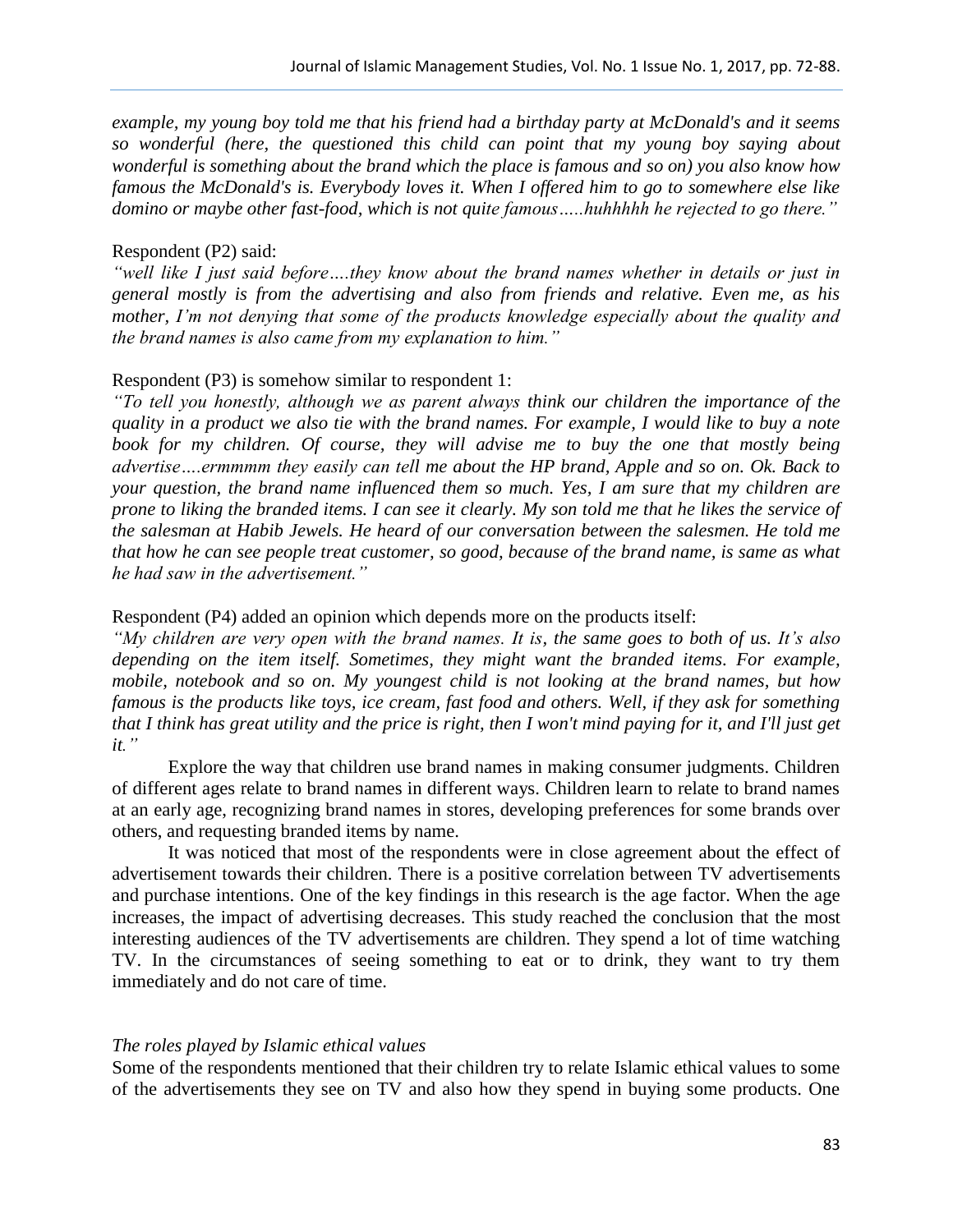parent echoes as well, that her child attends a religious school and tends to have some idea of the Islamic ethicality of buying things when there is no need to, as it is considered "*tabdhir*" (i.e. extravagance) which is forbidden in Islam, and Allah warns against in the Qur'an. For instance, respondent P2 mentioned:

"….*My son always remember what his ustaz says at school that we have to buy only the things we need else Allah will be angry at us, because Allah does not like people who are extravagant*….

Similarly, respondent P4 also said:

"*whenever my son start to cry of buying a toy which he already has, I remind him about how Allah does not like people who are extravagant in their spending….well..sometimes it works and other times he will argue and fight it out till he gets what he wants…*"

However, most of the parents were of the opinion that their children seem to have difficulty relating to Islamic ethical values when it comes to TV advertisements or buying products. For instance, respondent P1 mentioned:

"*Sometimes my daughter sees some of the indecent dresses that some non-Muslims wear on TV and she tells me…mom…look at that dress, it is nice…sometimes we find it challenging to get her to understand that it is unIslamic to dress as such but proves difficult..which we think it is because of the age factor, and we hope to keep advising her about that….*"

In a similar manner, respondent P3 said:

"*When I watch TV with my children at home, sometimes they are curious and ask, mom…why this lady on TV does not wear "tudung" (veil) and why we have to wear all the time?...and questions like…how come this lady's hair is long and beautiful and can freely dress out like that, but mom does not take care of her hair like that woman?...like these questions…they come up sometimes and we try out best to contain it and explain to our children about Islam and how Islam guides our lives*"

It can be noted that Islamic ethical values play important roles in the lives of respondents pertaining to advertisements and spending behaviour as most of the them unanimously agreed with. Whilst some children seem to have ease in understanding some Islamic values at an early age, others seem to have no clue about Islamic ethical values in relation to their spending behaviour or what they see on TV. This may be largely due to family upbringing or the kind of school children attend. Thus, parental upbringing and training play significant roles in shaping the understanding of Islamic ethical values in relation to what children see on TV and their spending behaviour.

# **Summary of Findings**

Firstly, based on the interview results with reference to the strategies children use to get products, it is clearly evident that some children resort to throwing tantrums to get their parents to buy products that they need, regardless of its relation to Islamic ethical values or not.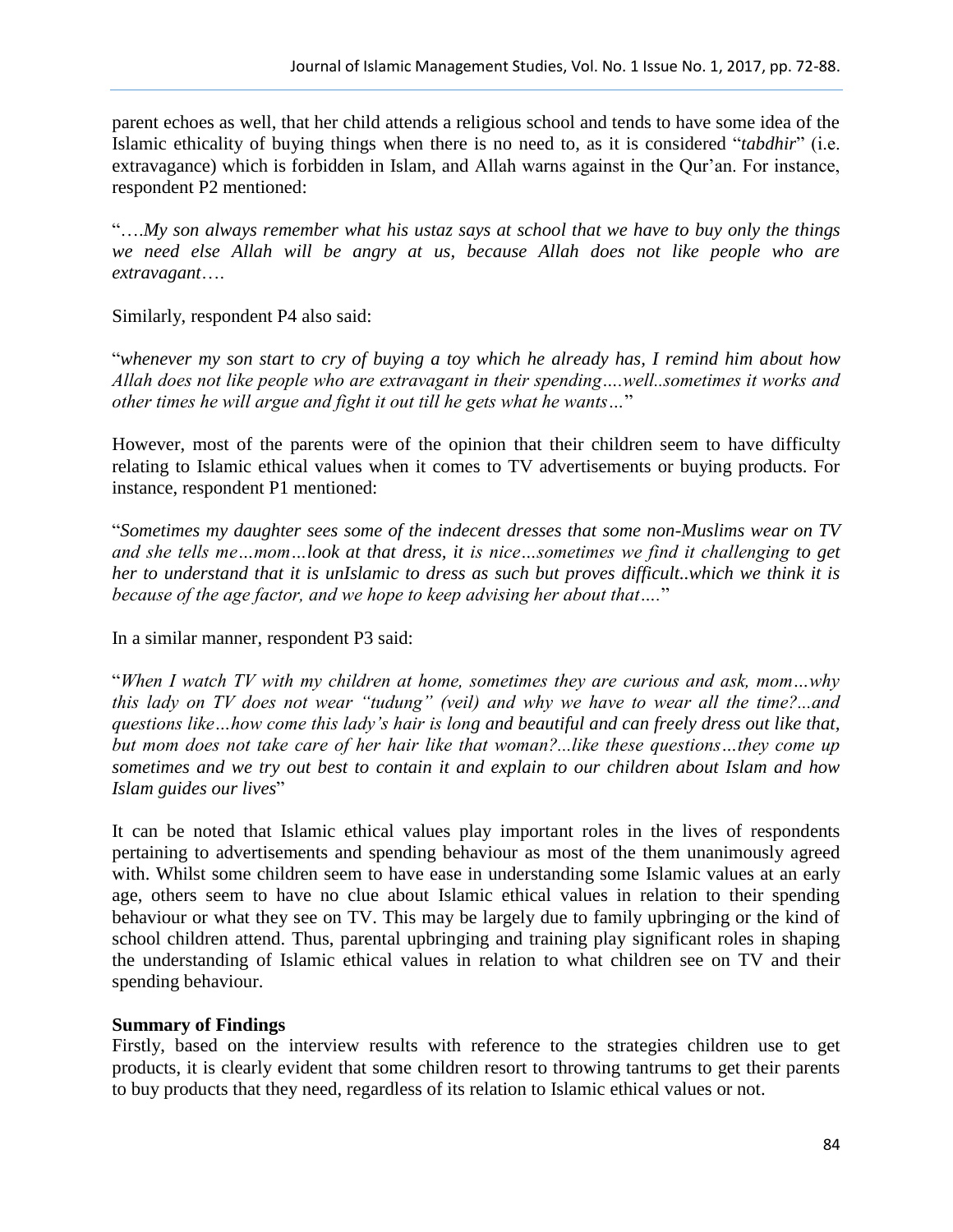Secondly, children's understanding of TV advertisement depends heavily on their age. The age of a child turns to have a positive effect on the buying behaviour. The results also disclosed that age and understanding of advertisement did correlate. The results further show that young children, who have less ability to understand advertisements intent, attend to commercials more than older children. Hence, they are more vulnerable to advertising messages. However, most children encounter challenges relating advertisements that they see on TV to Islamic ethical values.

Thirdly, children of different ages relate to brand names in different ways. Children learn to relate to brand names at an early age, recognizing brand names in stores, developing preferences for some brands over others, and requesting branded items by name. However, they also undergo a sort of challenge relating their knowledge of brands to Islamic ethical values.

Fourthly, depending on children's family upbringing, education and training at home, children may develop and relate Islamic ethical values to TV advertisements as well as their spending behaviour.

#### **RECOMMENDATIONS**

Advertisers need to gain the trust of children and their parents through effective and honest advertising. The revealations from the interviews indicate that parental control is weaker. Parents should take the responsibility for their children; monitor what they watch, determine how they spend their free time and educate them to become responsible and wise consumers. Advertisement to children become less controversial only when advertisers and parents assume mutual responsibility for its content and exposure as Qur'an commanded.

Parents should be alert in taking full responsibility towards guiding their children. As well, advertisers should also try to put their message across creatively and honestly. This ensures parents stay within the loop and can monitor the demands of their children. With a balanced approach, the negative effects of advertisement can be curbed to a great extent.

Future research can further empirically examine the propositions of this study in order to authenticate findings. Again, future research may extend the boundaries of this study by examining other social contexts and backgrounds to learn how TV advertisements affect children of other environments and if culture plays a role. These studies can be carried out in light of the Islamic ethical value requirements in order to contribute holistic new knowledge to the subject matter.

# **CONCLUSION AND IMPLICATIONS TO THEORY AND PRACTICE**

The findings showed that TV advertisement has a strong connection with the effect and create a huge impact on the children. It is a sensitive and emotional issue because children can easily be influenced to what the advertisement promotes. Children like to experiment with new things and they would be the easy target. Marketers choose children because they can easily lure them in. Children do not have their parents buying their toys, but they make purchases of their own. Children's spending has roughly doubled every ten years for the past three decades, and has tripled in the 1990's. No matter how you look at it, advertisers choose children because they are the most easily influenced and spend their money if they find something interesting.

Advertisement affects children in different ways. How children react to ads depends on several things, including their age, what they know or experience, and how much opportunity they have and would like to question and talk about what they see in the media. The findings established a association between the age and understanding of advertisement. As children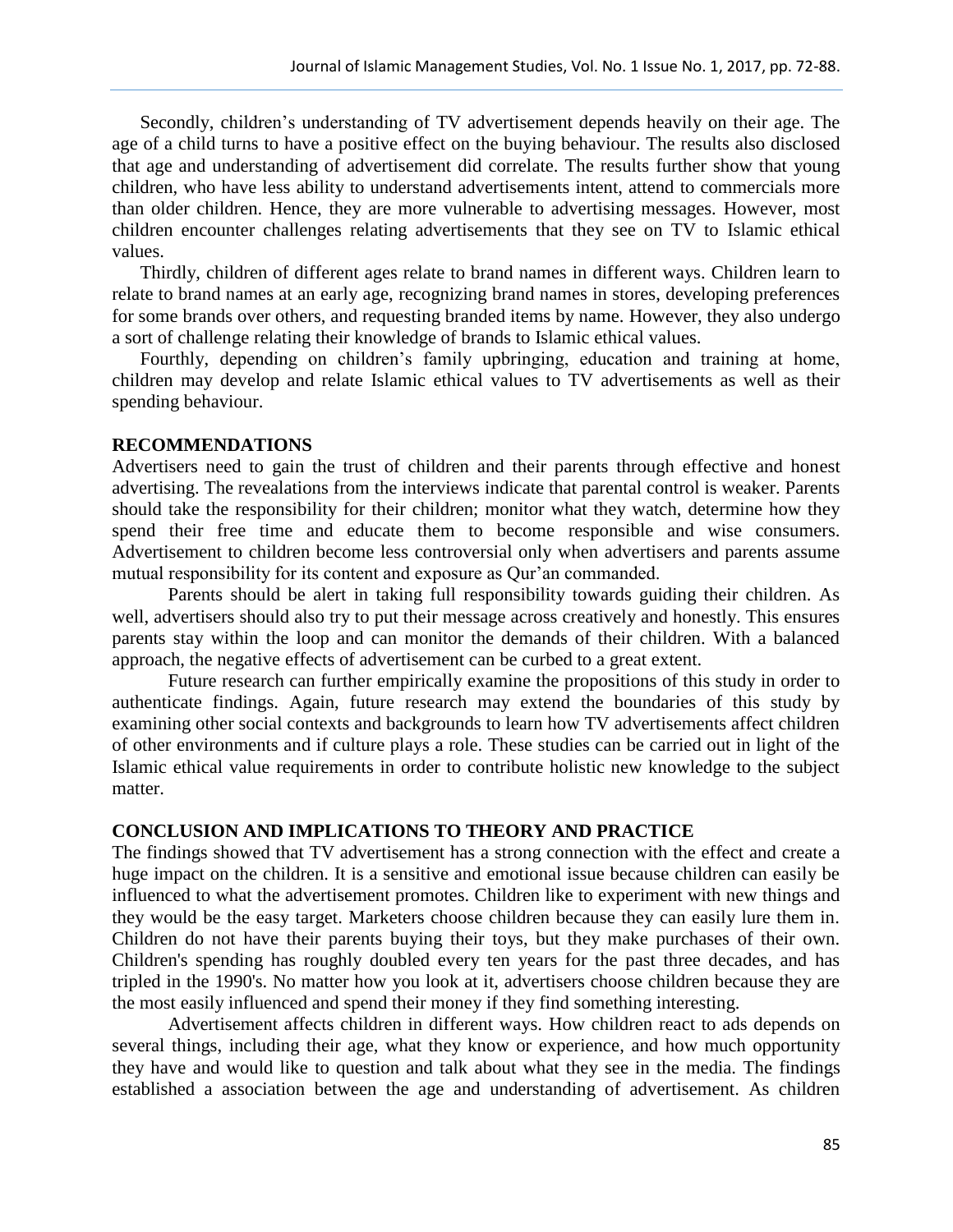become older, their comprehension of TV advertisement increases. Ward & Wackman as cited in Evra (2006) supported that children's comprehension of TV advertisement and its persuasive intent increases with age.

The effect of advertisement to children's knowledge, attitudes and values does not come alone. This study had found that parents play a major role in the level of influence of advertisement which a child is being exposed too. This is why Islam had tasked parents with responsibility of guiding and protecting the family "O you who believe! Ward off from yourselves and your families a Fire (Hell) whose fuel is men and stones" (Al-Tahrim, 66;6). How much a parent is taking part is determined by the social class and educational level of parents. They can either influence directly or indirectly because children's value mirrors their parent's. Therefore, in some situation, it is a good idea to communicate with a child on the basis of their parent's characteristic. Although many advertisements are negatively affecting children there are those few advertisements out there that are beneficial.

#### **REFERENCES**

- Al-Hilali, M. T. & Khan, M. M. (1998). *Interpretation of the meaning of the Qur'an in the English Language*. Darussalam Publications Inc. Texas: USA.
- American Academy of Pediatrics (2001). Children, adolescents, and TV. *[American Academy of](http://www.ncbi.nlm.nih.gov/pubmed?term=American%20Academy%20of%20Pediatrics.%20Committee%20on%20Public%20Education%5BCorporate%20Author%5D)  [Pediatrics. Committee on Public Education,](http://www.ncbi.nlm.nih.gov/pubmed?term=American%20Academy%20of%20Pediatrics.%20Committee%20on%20Public%20Education%5BCorporate%20Author%5D)* 107(2), 423-426.
- Ayanwale, A. B., Alimi, T. & Ayanbimipe, M. A. (2005). The Influence of Advertising on Consumer Brand Preference*. Journal of Social Science*, 10(1), 9-16.
- Beatty, S. E. & Talpade, S. (1994). Adolescent influence in family decision making: a replication with extension. *Journal of Consumer Research*, 21, pp. 332 – 341.
- Berg, B. L. (2001). *Qualitative research methods for the social sciences*. London: Allyn & Bacon.
- Berry, G. L. & Asamen, K. J. (1993). *Children and TV: Images in a changing sociocultural world*. London: Sage Publications.
- Boddewyn, J. J. (1982). Advertising regulation in the 1980s: the underlying global forces. *Journal of Marketing Winter*: 27-35.
- Buijzen, M. & Valkenburg, P. (2008). The effects of TV advertising on materialism, parent-child conflict and unhappiness: a review of research observing purchase-related parent-child communication in retail environments: a developmental and socialization perspective. *Human Communication Research*, 34(1), 50-69.
- Canadian Teachers' Federation (2003). *Kids' Take on Media: What 5,700 Canadian Kids Say About TV, Movies, Video and Computer Games and More*. Ottawa, Ontario, Canada: Canadian Teachers' Federation.
- Caraher, M., Landon, J., & Dalmeny, K. (2005). TV advertising and children: lessons from policy. *Public Health Nutrition*, 9(5), 596-605.
- Caron, A. & Ward, S. (1975). Gift Decisions by Kids and Parents. *Journal of Advertising Research*, pp. 15-20.
- Chan, K. (2000). Hong Kong children's understanding of TV Advertising. Journal of Marketing Communications, 6, 37-52. DOI: 10.1080/135272600345543
- Churchill, G. A., Jr. & Moschis, G. P. (1979). TV and interpersonal influences on adolescent consumer learning*, Journal of Consumer Research*, 6 pp. 23-35.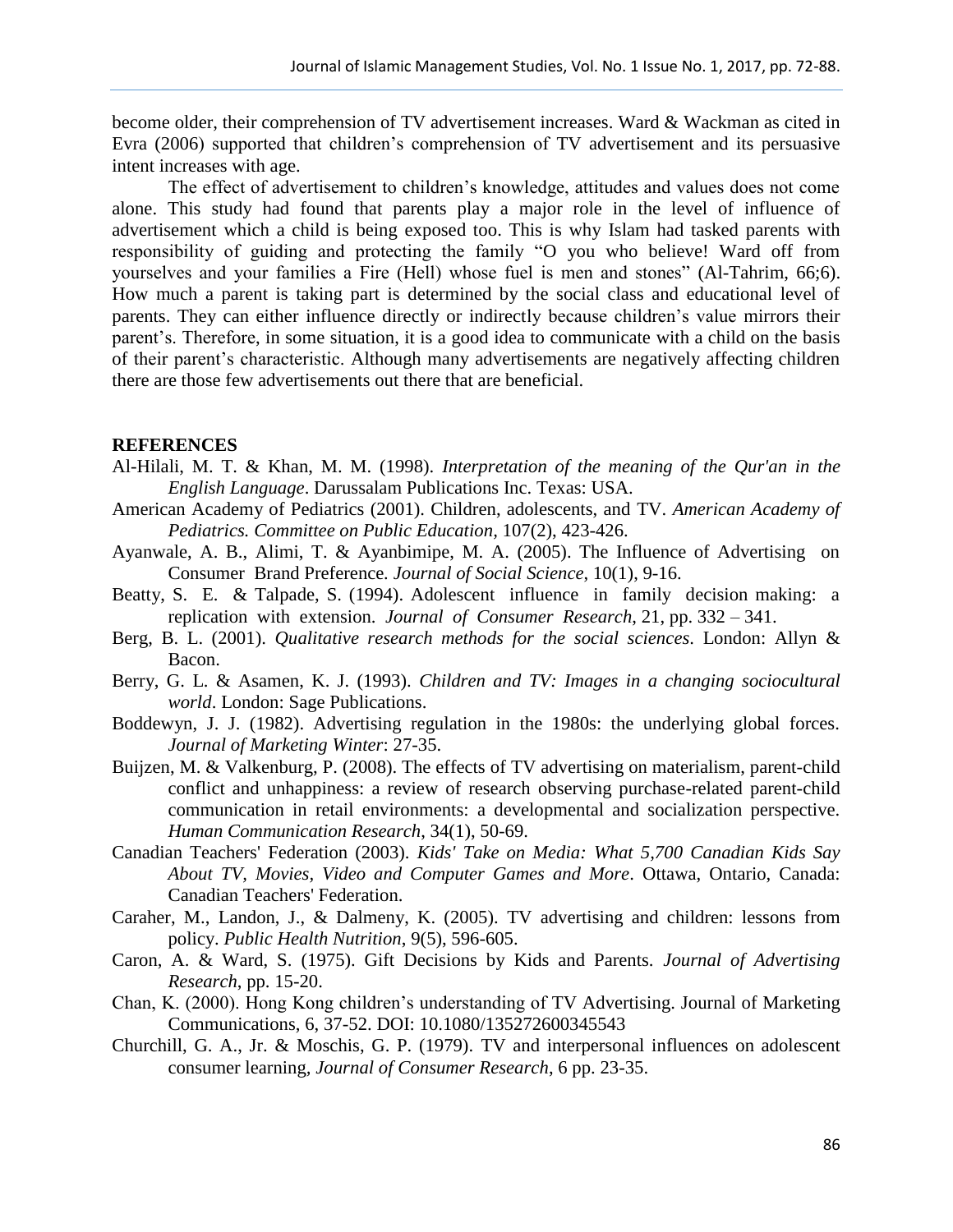- Cotte, J. & Wood, S. (2004). Families and innovative behaviour: A triad study of influence. *Journal of Consumer Research*, Vol. 31. Retrieved on 17 August, 2014 from <http://www.journals.uchicago.edu/JCR/journal/issues/v31n1/310107/310107.html>
- Creswell, J.W. (2007). Qualitative inquiry and research design: Choosing among five approaches  $(2<sup>nd</sup>$  ed.). Thousand Oaks, CA: Sage.
- Douglas, E. (2008). Social marketing campaigns and children's media use. *Children and Electronic Media,* 18(1), 181-203.
- Evra, J. P. V. (2006). Advertising's impact on children as a function of viewing purpose. *Psychology & Marketing*, 12(5), 423-432. DOI: 10.1002/mar.4220120506
- Fan, Y., & Li, Y. (2009). Children's Buying Behaviour In China. *Marketing Intelligence and Planning, 27*, 1-31.
- Flavell, J. H., Falvell, E. R., Green, F. L., & Moses, J. E. (1990). Young children's understanding of fact beliefs. *Child Development*, 61, 915-928.
- Flurry, L. A. & Veeck, A. (2009). Children's relative influence in family decision making in urban China. *Journal of Macromarketing*, 29(2), 145-259.
- Gosling, J. & Richards, M. (1999). Young children can learn from popular TV in WACC. Retrieved on August 21, 2014. From WACC website; [http:](http://www.wacc.org.uk/wacc/publications/media) [//www.wacc.org.uk/wacc/publications/ media](http://www.wacc.org.uk/wacc/publications/media) development/archive/1999\_1/how\_young\_children\_can\_learn\_from\_popular\_TV
- Gorn, G.J. & Goldberg, M.E. (1982). Behavioural evidence of the effects of televised food messages on children. *Journal of Consumer Research*, 9 (2), 200-5.
- Gotze, E., Prange, C., & Uhrovska, I. (2007). Children's impact on innovation decision making A diary study. *European Journal of Marketing, 43*(1/2), 264-295
- Gulla, A. & Purohit, H. (2013). Children's attitude towards TV advertisements and influence on the buying behavior of parents. *International Journal of Marketing, Financial Services & Management Research*, 2(6), 103-117.
- Gunter, B. & Furnhan, A. (1998). *Children as consumers: A Psychological Analysis of the Young People's Market. England*: Routledge.
- Huston, A. C. & Wright, J. C. (1998). *Mass media and children's development.* In W. Dam on (Gen. Ed.), Sigel, I. E. & Renninger, K. A. (Vol. Eds.), Handbook of child psychology: Vol. 4, Child psychology in practice, 999-1058.
- Isin, F. B. & Alkibay, S. (2010). Influence of children on purchasing decisions of well-to-do families, *Young Consumers*, 12(1), 39 – 52. DOI: 10.1108/174736111111
- Jaglom , L. M. & Gardner, H. (1981). *The pre-school TV viewers as anthropologist*. In H. L. Kelly & H. Gardner (Eds.) Viewing children through TV (pp. 9 - 30). San Francisco: Jossey-Bass.
- Khandai, S. & Agrawal, B. (2012). Impact of TV commercials upon the purchaser behaviour of urban Indian children. *Marketing and Technology, 2*(4), 72-91.
- Kinsky, E. S., & Bichard, S. (2011). "Mom! I've seen that on a commercial!"US preschoolers recognition of brand logos. *Young Consumers, 12*(2), 145-158.
- Malhotra, N. K. (2004). *Marketing research: an applied orientation* (4<sup>th</sup> ed.). London: Prentice-Hall International.
- Martensen, A. & Gronholdt, L. (2008). Children's influence on family decision making. *Innovative Marketing*, 4(4), 14-22.
- McNeal, J. U. (1964). Children as Consumers. Bureau of Business Research, University of Texas, at Austin, Austin